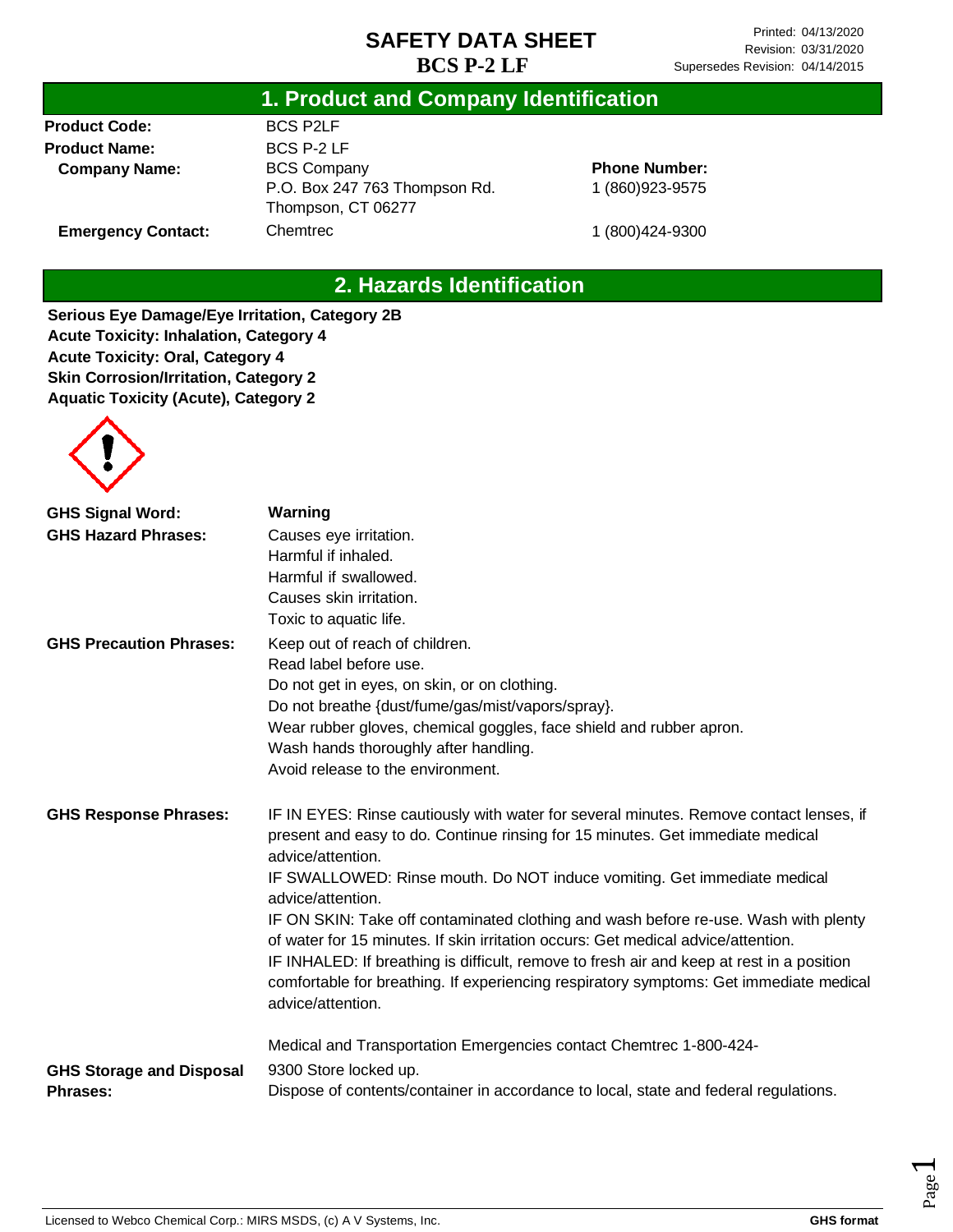**Hazard Rating System:**

| <b>HEALTH</b>       | 2 |
|---------------------|---|
| <b>FLAMMABILITY</b> |   |
| <b>PHYSICAL</b>     |   |
| <b>PPE</b>          | в |

**HMIS:**

#### **Potential Health Effects (Acute and Chronic):**

| 3. Composition/Information on Ingredients |                                    |                                               |                                                                                                                                                                                                                                                                                                                                                                                                                                                                                                                                                |  |
|-------------------------------------------|------------------------------------|-----------------------------------------------|------------------------------------------------------------------------------------------------------------------------------------------------------------------------------------------------------------------------------------------------------------------------------------------------------------------------------------------------------------------------------------------------------------------------------------------------------------------------------------------------------------------------------------------------|--|
| CAS#                                      |                                    | <b>Hazardous Components (Chemical Name)</b>   | <b>Concentration</b>                                                                                                                                                                                                                                                                                                                                                                                                                                                                                                                           |  |
| 121-44-8                                  | Triethylamine                      |                                               | 20.0 -30.0 %                                                                                                                                                                                                                                                                                                                                                                                                                                                                                                                                   |  |
| 7632-00-0                                 | Sodium nitrite                     |                                               | $1.0 - 10.0 %$                                                                                                                                                                                                                                                                                                                                                                                                                                                                                                                                 |  |
|                                           |                                    |                                               | <b>4. First Aid Measures</b>                                                                                                                                                                                                                                                                                                                                                                                                                                                                                                                   |  |
| <b>Procedures:</b>                        | <b>Emergency and First Aid</b>     | No data available.                            |                                                                                                                                                                                                                                                                                                                                                                                                                                                                                                                                                |  |
| In Case of Inhalation:                    |                                    | advice/attention.                             | If breathing is difficult, remove to fresh air and keep at rest in a position comfortable for<br>breathing. If experiencing respiratory symptoms: Get immediate medical                                                                                                                                                                                                                                                                                                                                                                        |  |
| In Case of Skin Contact:                  |                                    | and footwear or wash before reuse.            | Flush thoroughly with fresh, tepid water for 15 minutes. Discard contaminated clothing                                                                                                                                                                                                                                                                                                                                                                                                                                                         |  |
| In Case of Eye Contact:                   |                                    | advice/attention.                             | Immediately flush eyes with large amounts of fresh, tepid water for at least 15 minutes.<br>Hold eyelids open to ensure complete irrigation of eye and lid tissues. Tilt head to the<br>side and irrigate the eye from the bridge of the nose to the outside of the face. Keep<br>run-off from entering the other eye, mouth or ear. Washing eye within the first few<br>seconds is essential to achieve maximum effectiveness. Remove contact lenses, if<br>present and easy to do. Continue rinsing. If eye irritation persists, get medical |  |
| In Case of Ingestion:                     |                                    | into the lungs. Get medical advice/attention. | Do not induce vomiting. Rinse mouth with fresh, Tepid water, than immediately drink 4-8<br>oz. or milk or water. Never give anything by mouth to an unconscious person. If<br>vomiting occurs, keep airways open. Keep head lower than hips to prevent aspiration                                                                                                                                                                                                                                                                              |  |
|                                           |                                    |                                               | <b>5. Fire Fighting Measures</b>                                                                                                                                                                                                                                                                                                                                                                                                                                                                                                               |  |
| <b>Flash Pt:</b>                          |                                    | No data.                                      |                                                                                                                                                                                                                                                                                                                                                                                                                                                                                                                                                |  |
| <b>Explosive Limits:</b>                  |                                    | LEL: No data.                                 | UEL: No data.                                                                                                                                                                                                                                                                                                                                                                                                                                                                                                                                  |  |
| <b>Autoignition Pt:</b>                   |                                    | No data.                                      |                                                                                                                                                                                                                                                                                                                                                                                                                                                                                                                                                |  |
|                                           |                                    |                                               | Suitable Extinguishing Media: Dry chemical, CO2, sand, earth, water spray or regular foam.                                                                                                                                                                                                                                                                                                                                                                                                                                                     |  |
|                                           | <b>Fire Fighting Instructions:</b> |                                               | As in any fire, wear a self-contained breathing apparatus in pressure-demand,<br>MSHA/NIOSH (approved or equivalent), and full protective gear.                                                                                                                                                                                                                                                                                                                                                                                                |  |
| Hazards:                                  | <b>Flammable Properties and</b>    | No data available.                            |                                                                                                                                                                                                                                                                                                                                                                                                                                                                                                                                                |  |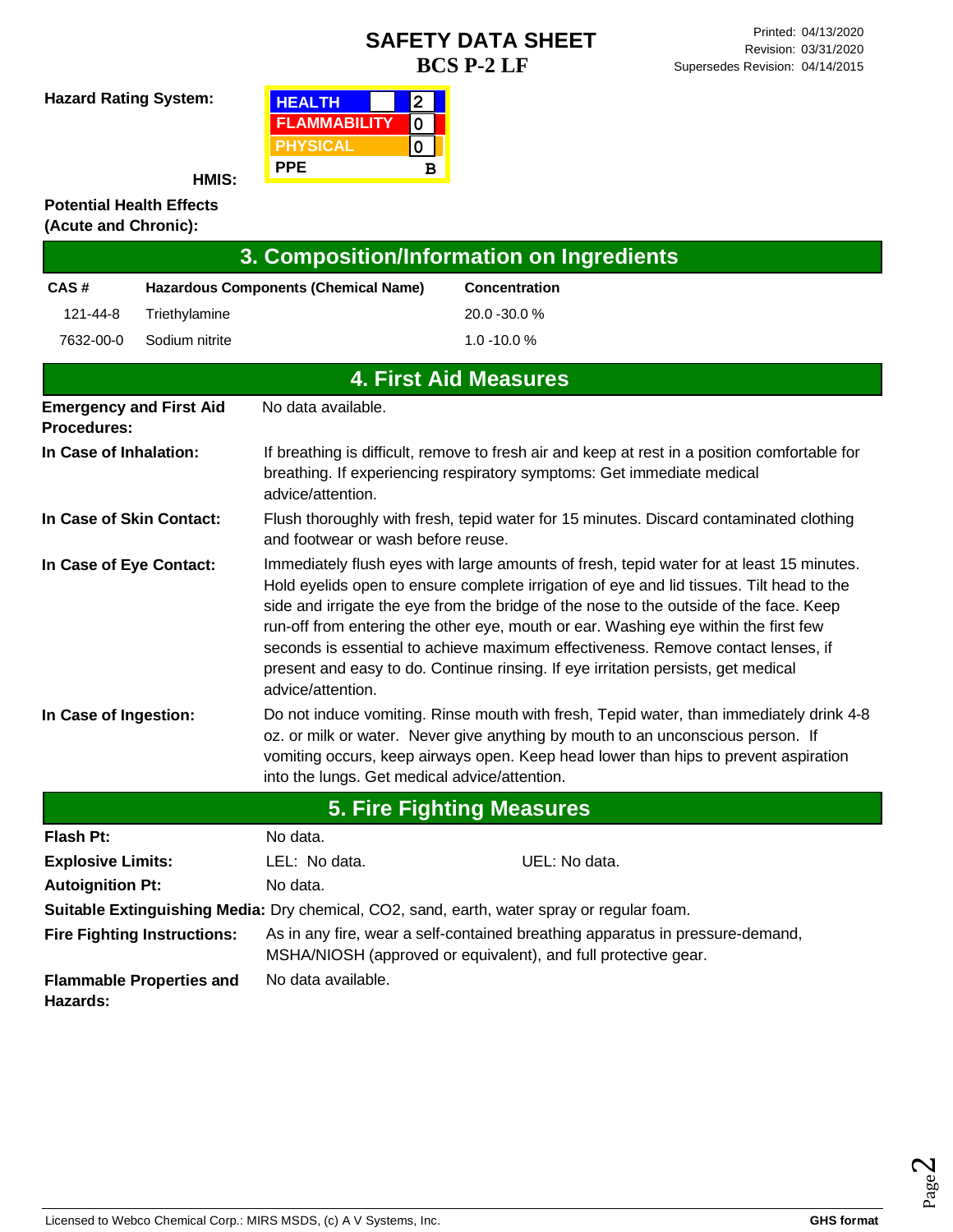## **6. Accidental Release Measures**

**Protective Precautions, Protective Equipment and**  Rubber or neoprene gloves, Safety glasses, Wear chemical protective clothing.

**Emergency Procedures: Steps To Be Taken In Case Material Is Released Or Spilled:**

Absorb spill with inert material (e.g. dry sand or earth), and dispose of in accordance with applicable regulations.

# **7. Handling and Storage**

**Precautions To Be Taken in**  For industrial or institutional use only. **Handling: Precautions To Be Taken in** 

**Storing:**

Keep from freezing. Store away from incompatible material. Store in cool/well-ventilated place. Store in tightly sealed container

| <b>8. Exposure Controls/Personal Protection</b> |                                   |                                                                           |                                                                                 |                           |                     |
|-------------------------------------------------|-----------------------------------|---------------------------------------------------------------------------|---------------------------------------------------------------------------------|---------------------------|---------------------|
| CAS#                                            | <b>Partial Chemical Name</b>      |                                                                           | <b>OSHA TWA</b>                                                                 | <b>ACGIH TWA</b>          | <b>Other Limits</b> |
| 121-44-8                                        | Triethylamine                     |                                                                           | PEL: 25 ppm                                                                     | TLV: 1 ppm<br>STEL: 3 ppm | No data.            |
| 7632-00-0                                       | Sodium nitrite                    |                                                                           | No data.                                                                        | No data.                  | No data.            |
| <b>Respiratory Equipment</b><br>(Specify Type): |                                   |                                                                           | A respirator is not needed under normal and intended conditions of product use. |                           |                     |
| <b>Eye Protection:</b>                          |                                   | Safety glasses                                                            |                                                                                 |                           |                     |
| <b>Protective Gloves:</b>                       |                                   |                                                                           | Rubber or neoprene gloves                                                       |                           |                     |
|                                                 | <b>Other Protective Clothing:</b> |                                                                           | Wear chemical protective clothing.                                              |                           |                     |
| <b>Engineering Controls</b>                     |                                   | Good general ventilation should be sufficient to control airborne levels. |                                                                                 |                           |                     |
| (Ventilation etc.):                             |                                   |                                                                           |                                                                                 |                           |                     |

|                                         |                         | <b>9. Physical and Chemical Properties</b> |
|-----------------------------------------|-------------------------|--------------------------------------------|
| <b>Physical States:</b>                 | [X] Liquid<br>[ ] Gas   | [ ] Solid                                  |
| <b>Appearance and Odor:</b>             | Appearance: Liquid      |                                            |
|                                         | Odor: No apparent odor. |                                            |
| <b>Melting Point:</b>                   | No data.                |                                            |
| <b>Boiling Point:</b>                   | No data.                |                                            |
| <b>Autoignition Pt:</b>                 | No data.                |                                            |
| <b>Flash Pt:</b>                        | No data.                |                                            |
| <b>Explosive Limits:</b>                | LEL: No data.           | UEL: No data.                              |
| Specific Gravity (Water = 1): No data.  |                         |                                            |
| Vapor Pressure (vs. Air or<br>$mm Hg$ : | No data.                |                                            |
|                                         | No data.                |                                            |
| Vapor Density (vs. $Air = 1$ ):         |                         |                                            |
| <b>Evaporation Rate:</b>                | No data.                |                                            |
| <b>Solubility in Water:</b>             | 100                     |                                            |
| <b>Percent Volatile:</b>                | No data.                |                                            |



Page ო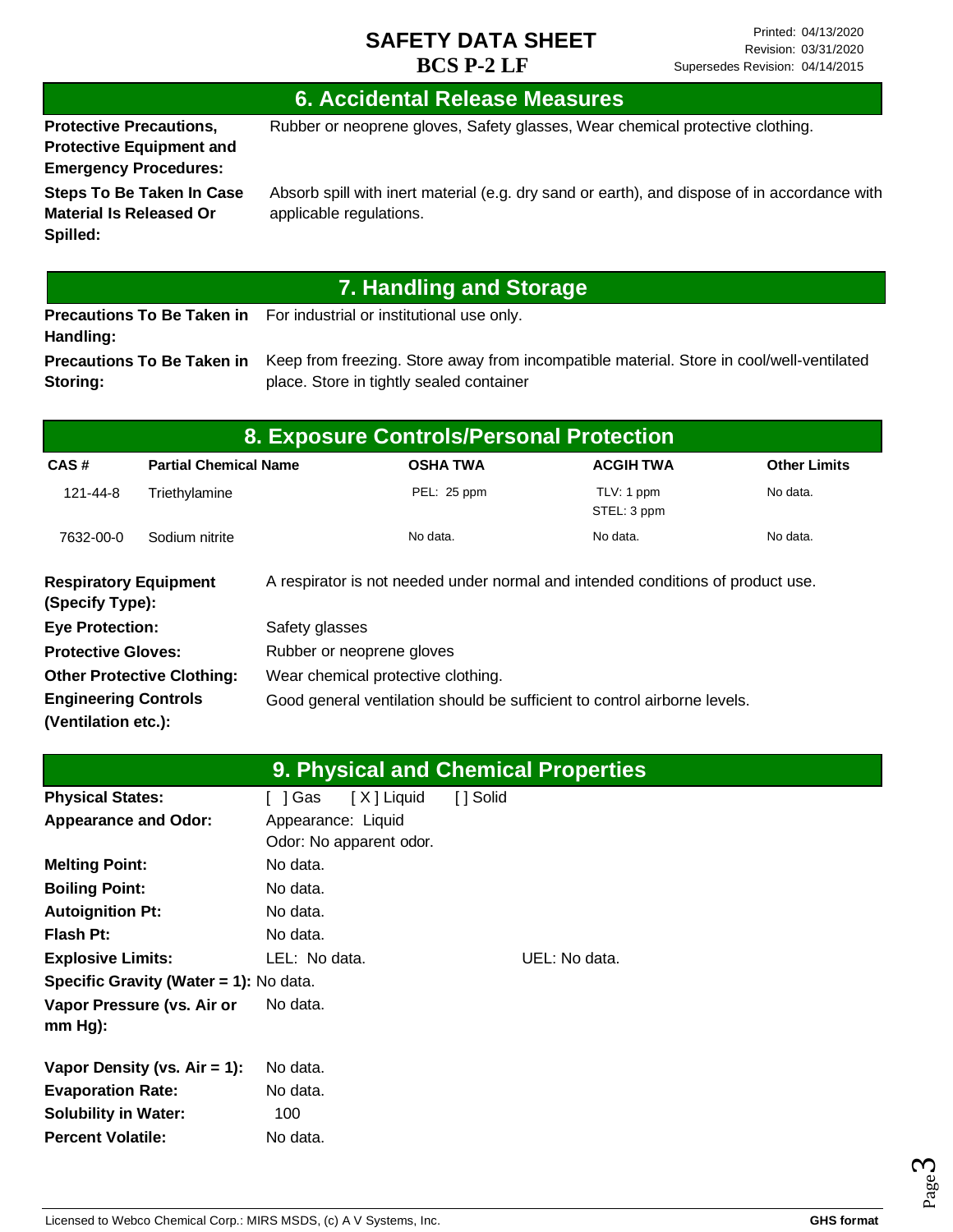# **10. Stability and Reactivity**

| <b>Stability:</b><br><b>Conditions To Avoid -</b><br>Instability:   | Avoid handling conditions which may allow for leaks and spills of this material. Do not<br>permit personnel to handle this product without proper training and/or protective<br>equipment. |  |  |
|---------------------------------------------------------------------|--------------------------------------------------------------------------------------------------------------------------------------------------------------------------------------------|--|--|
| Avoid:                                                              | <b>Incompatibility - Materials To</b> Avoid contact with acidic and ammonia products, amines, and powdered metals.                                                                         |  |  |
| Hazardous Decomposition Or No data available.<br><b>Byproducts:</b> |                                                                                                                                                                                            |  |  |
| <b>Possibility of Hazardous</b><br><b>Reactions:</b>                | Will occur [ ]<br>Will not occur $[X]$                                                                                                                                                     |  |  |
| <b>Conditions To Avoid -</b><br><b>Hazardous Reactions:</b>         | No data available.                                                                                                                                                                         |  |  |

|                                   |             | 11. Toxicological Information               |                           |
|-----------------------------------|-------------|---------------------------------------------|---------------------------|
| <b>Toxicological Information:</b> |             | Inhalation, Eye contact, Skin contact       |                           |
| <b>Irritation or Corrosion:</b>   | Eyes:       | Causes serious eye irritation.              |                           |
|                                   | Skin:       | May cause skin irritation.                  |                           |
|                                   | Ingestion:  | No known effects.                           |                           |
|                                   | Inhalation: | May cause nose, throat, and lung irritation |                           |
| <b>Symptoms related to</b>        | Eyes:       | Redness, pain, irritation.                  |                           |
| Toxicological                     | Skin:       | Redness, pain, irritation.                  |                           |
| <b>Characteristics:</b>           |             | Ingestion: No symptoms known or expected.   |                           |
|                                   |             | Inhalation: Respiratory irritation, cough   |                           |
| <b>Carcinogenicity:</b>           | NTP? No     | IARC Monographs? No                         | <b>OSHA Regulated? No</b> |

### **12. Ecological Information**

**General Ecological Information:**

Harmful to aquatic life.

### **13. Disposal Considerations**

**Waste Disposal Method:** Dispose of contents/container in accordance to local, state and federal regulations.

**14. Transport Information**

#### **LAND TRANSPORT (US DOT):**

**DOT Proper Shipping Name:**  Compound Cleaner, Not Regulated. **DOT Hazard Class: UN/NA Number:**

#### **AIR TRANSPORT (ICAO/IATA):**

**ICAO/IATA Shipping Name:** Not Regulated

Page 4